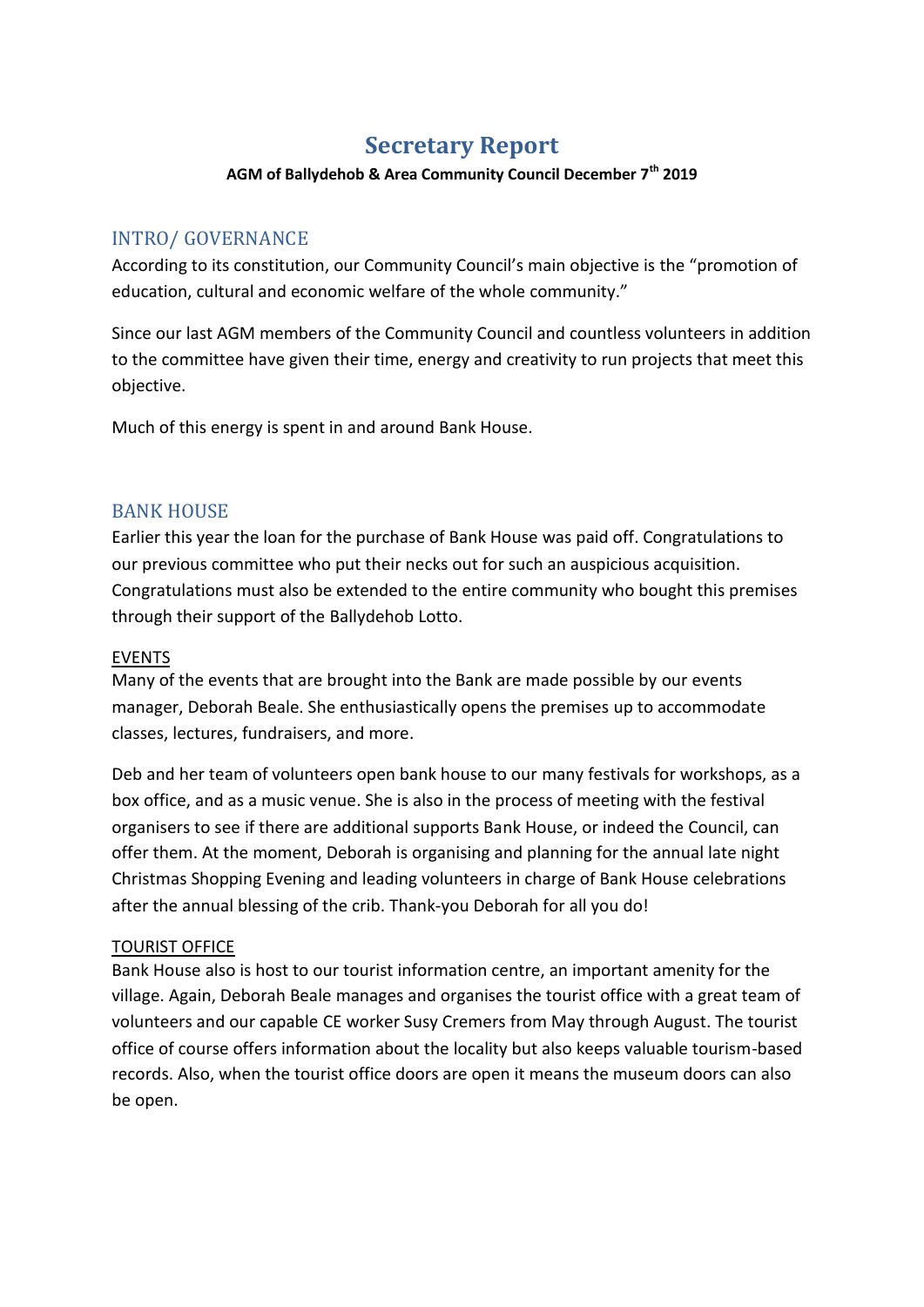#### BALLYDEHOB ART MUSEUM

This summer's exhibition was even more impressive than last year's having enlisted help from visitor experience expert Marc Roosli of Mirador Media. This museum celebrates the history of arts in West Cork and the impact artists have had on the fabric of our society. It is well thought out and so capably put together that I am very proud that the Community Council will continue supporting, for the sake of posterity and tourism, the Ballydehob Arts Museum. Congratulations to Brian Lawler, Eugene McSweeney, and Robert Harris for their expertise and dedication to this fine artistic and community enterprise.

## TALKS AT THE VAULTS

Since 2017, Eugene McSweeney, joined by a team of articulate historians, teachers, and artists, has brought to Bank House this series of lectures about local heritage known as the Talks at the Vaults. I wish to thank Eugene for his steadfast commitment to these well attended events.

## CHARITY SHOP

The Community Council Charity shop across the road is also run completely by volunteers and has become an important stream of income for the Community Council. Where would we be without Paula Frye and her team?! Not only is it an attractive bustling business on our main street; it is a hub of community activity. I would like to thank Paula and her volunteers for the immeasurable support they offer the community. Their windows are so beautiful and their seasonal spirit is an inspiration! Halloween was an especially spooky treat this year.

## LOTTO

The weekly LOTTO is the other important source of income that makes all of our projects possible. With these funds the council can run Bank House; make improvements to the premises; fund various events in Bank House and the village; make donations to local festivals and other organisations; run the Ballydehob website; and organise the Christmas trees that adorn our main streets each year.

Unfortunately, we have found that buying Ballydehob LOTTO tickets is not as popular these days as it had been years ago; so there will be a thrust of added PR in the coming year to help promote this fun and easy way of funding our community projects. Thanks must go to our committee members who take turns to run the lotto draw every Saturday night and to Billy O'Regan who organises the printing of the tickets.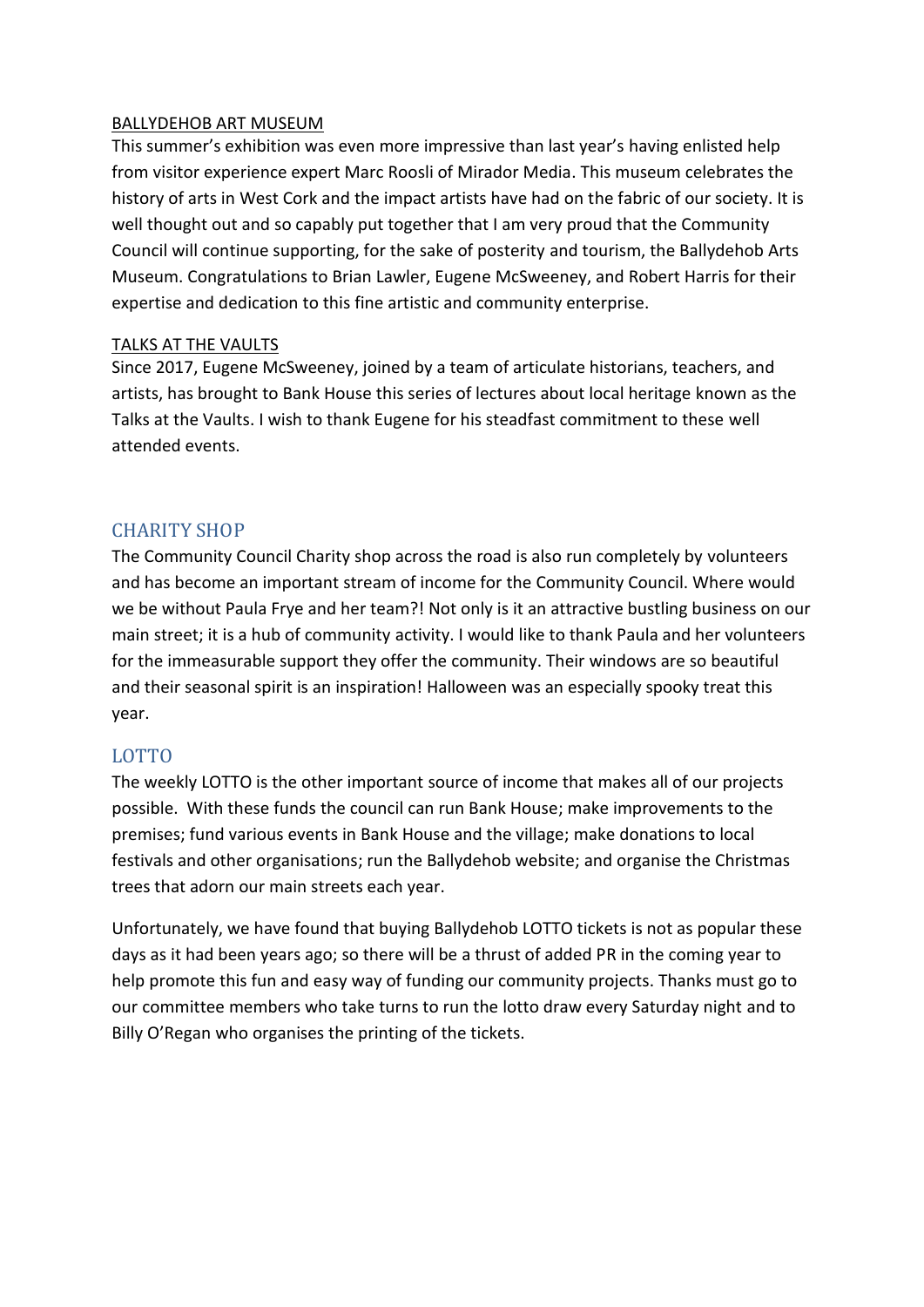## ST PATRICKS DAY PARADE

The parade takes an extraordinary amount of planning and organising. Last year's subcommittee took the job, with no experience of having done it before, with both hands and ran with it. Fair play to Joanne Cassidy, Francine Thurnheer, and Josephine Jefferies for playing a blinder. Everyone had to do their bit of course - whether it was decorating or stewarding or setting up the band stage - and next year it will need to be all hands on deck again. Organising will start in January for this popular community event.

## FUTURE PROJECTS

Now that Bank House has been paid off the Community Council will have more energy and funding available for projects outside of Bank House again. Of course, there is much work to be done yet on the property (the upstairs and back garden for example still need developing)– and in the new year we will create a mission plan and list of priorities to keep that momentum going.

We are happy to report that we have forged an excellent working rapport with our new County Council Area Engineer, Niall Chamberlain. He has shown support for our requests to improve road safety in the village. He has suggested that we can have a radar-controlled speed sign and broken yellow lines installed on the western approach from Schull; and also a pedestrian crossing on the eastern approach to facilitate access to/from the playground. Additional funds may need to be raised by the community for these projects. We will keep the public up to date as we make progress on this.

We have also met with Cork County Councillors, Danny Collins and Holly McKeever Cairns, who are on the Coastal Management Committee. As you may know, our estuary is overcome by silt and the barrage is in disrepair. Both councillors have agreed to speak on our behalf so that Ballydehob may be shortlisted by the Coastal Management Committee to get the works done. There are of course limited funds and only one or two Coastal Management projects can be completed per year – but we will keep in close touch with our representatives and push for Ballydehob to get listed for works to be done as soon as possible.

## GOVERNANCE

At last year's AGM we were fortunate to start 2019 with a full committee of 17 members. Unfortunately, due to conflicts with scheduling and commitment our members now number 13. People interested in joining the committee should contact us at council@ballydehob.ie.

As secretary I have spent the year updating our constitution and policy documents to bring them fully up to current charity regulation standards. I have been in consultation with our accountants to ensure accuracy. This has been slow work but I hope to finalise these